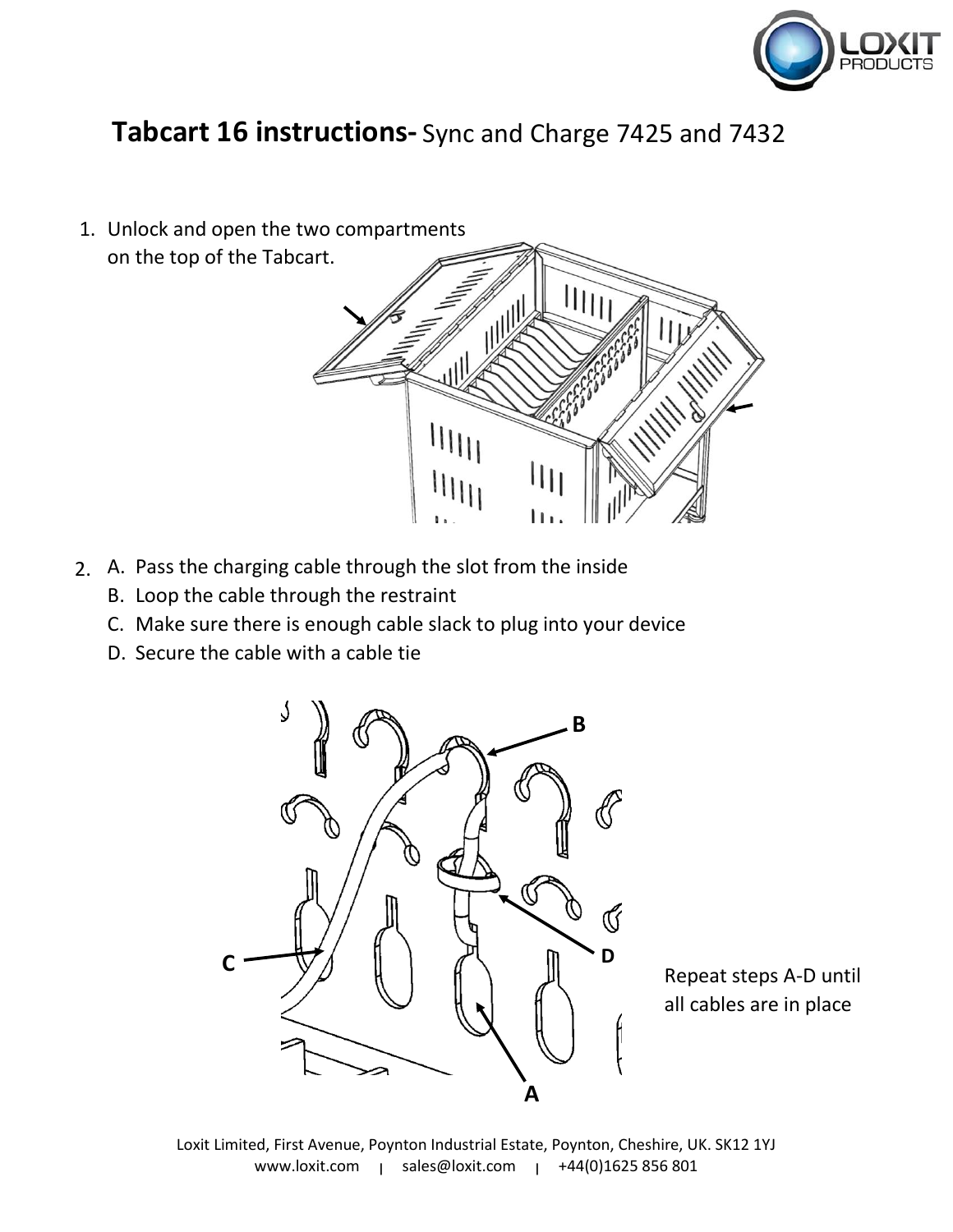

3. Plug the cables into the Loxit USB sync and charge unit.



4. Close and lock the charge compartment and the storage compartment.



5. Power is connected by IEC cables, ensure switch is turned off before all devices are connected.

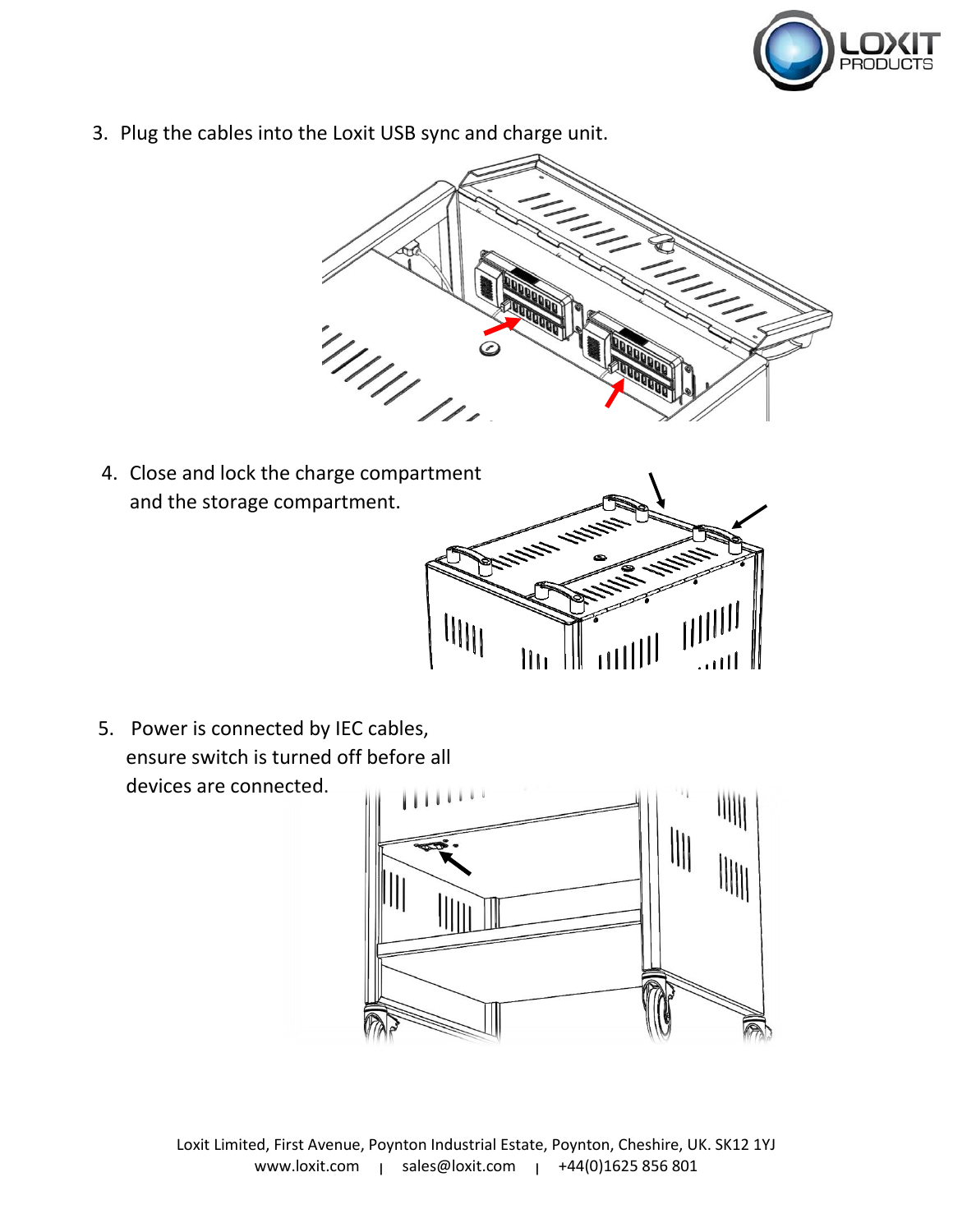

## **Sync and charge**

1. Insert a USB lead into the USB port indicated on the side of the Tabcart.



2. Insert the other end of the USB lead into your computer.



3. When using Apple products use apple configurator, when using other brands only use the proprietary software provided by the manufacturer.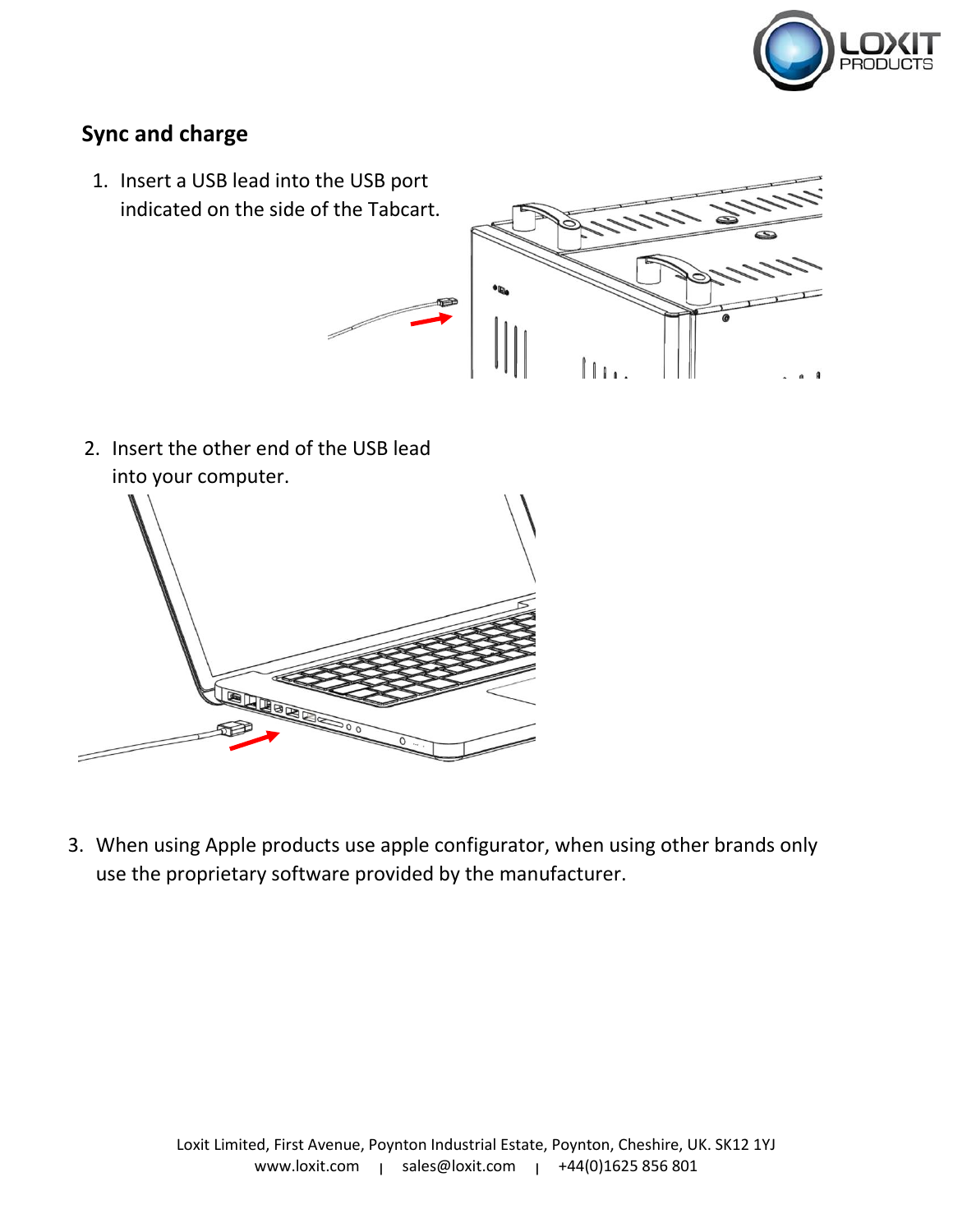

#### **WARNING**

This equipment is not a toy.

- Children must be under surveillance to ensure that they do not play with this piece of electrical equipment.
- The product is shipped fully assembled, if the unit is being stored do not double stack.
- Ensure that all casters are released from their brakes and are running freely when being moved.
- This unit is not designed for rough terrain.
- Please treat sympathetically avoiding kerbs or changes in level and being especially careful when changing floor surfaces or crossing sloping areas. Take your time. If in doubt ask a second person to assist you.

#### **Maintenance Instructions**

- There are no user maintenance or adjustment points on this machine. Simply clean dust and dirt from the outside of the unit and inspect for damage or breaks.
- Cleaners and disinfectants must not be highly alkaline or acidic.
- The user should visually check the equipment for signs of wear or misuse before each time of using and for the security of the screen or any accessories.
- The condition of electrical cables and plugs should be checked for wear or abrasion before use.
- In addition, the equipment should be visually inspected in more detail every three months to ensure that the unit is functioning properly and if it is not the user should report this to the manufacturer for advice or for the return of the unit to base for repair.
- Incidences of misuse must be reported immediately and the unit placed out of commission.
- All repairs to the unit must only be carried out by Loxit.
- The warranty is only valid in so far as the equipment has been used and maintained correctly and has not been tampered with.
- Violent treatment will invalidate the warranty.
- During operation if the unit makes any unusual noises or smells turn off the power supply at the mains immediately.
- Ambient temperature range +5deg C to +40 deg C.

### **Safety**

#### **Before Charging Please Check:**

- 1. The wall socket is switched on
- 2. The RESET button on the RCD is pushed in

3. The red neon indicator switch on the power strip is switched on and lit if applicable, or the rocker switch in the case of ChargeConnect products.

4. The IEC lead is plugged into the IEC inlet and the IEC Inlet switch is turned on with the neon indicator light illuminated.

5. The low voltage power leads are firmly connected to the power source (device transformer or ChargeConnect) and the device.

TabCart products must be connected to an RCD protected earthed mains supply when charging.